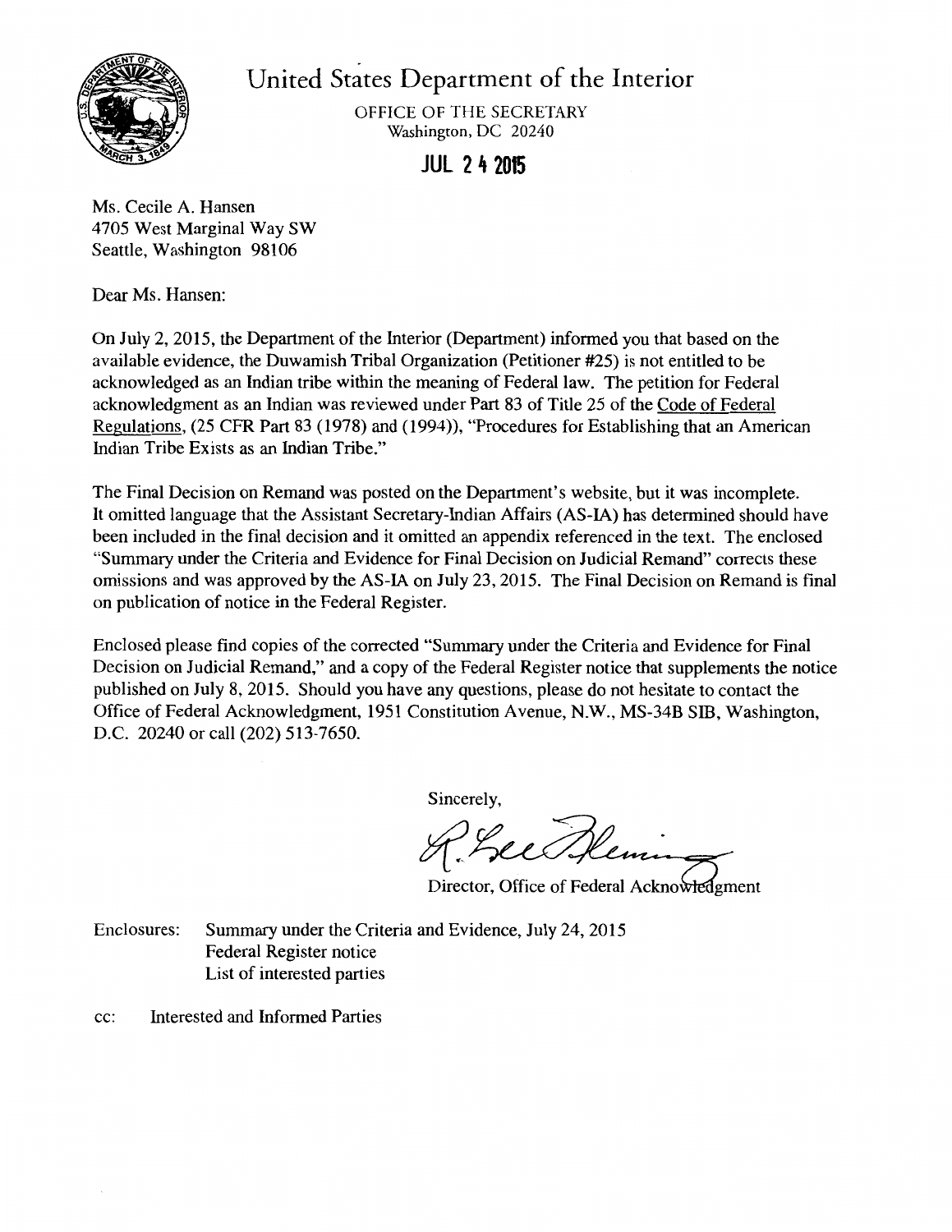### 4337-15

#### DEPARTMENT OF THE INTERIOR

### Bureau of Indian Affairs

I

#### l 56A2IOODD/AAKCOOl030 /AOA501010.999900 2530

# Final Decision on Remand Against Federal Acknowledgment of the Duwamish Tribal **Organization**

AGENCY: Bureau of Indian Affairs, Interior.

ACTION: Notice of Corrections to Final Decision on Remand.

SUMMARY: This notice announces that the Department of the Interior (Department) through the Assistant Secretary - Indian Affairs (AS-IA) issued corrections to the "Summary under the Criteria and Evidence for Final Decision on Judicial Remand" dated July 2, 2015 (Final Decision on Remand) that declined to acknowledge that the Duwamish Tribal Organization (DTO), c/o Cecile Maxwell-Hansen, is an Indian tribe within the meaning of Federal law. This notice supplements the notice of final decision on remand published in the Federal Register on July 8, 2015.

DATES: The Final Decision on Remand (corrected) is final for the Department on publication of this notice.

ADDRESS: Requests for a copy of the Final Decision on Remand (corrected) should be addressed to the Office of the Assistant Secretary - Indian Affairs, Attention: Office of Federal Acknowledgment, 1951 Constitution Avenue, N.W., MS 34B-SIB, Washington, DC 20240. It is also available through www.bia.gov/WhoWeAre/AS-INOF A/RecentCases/index .htm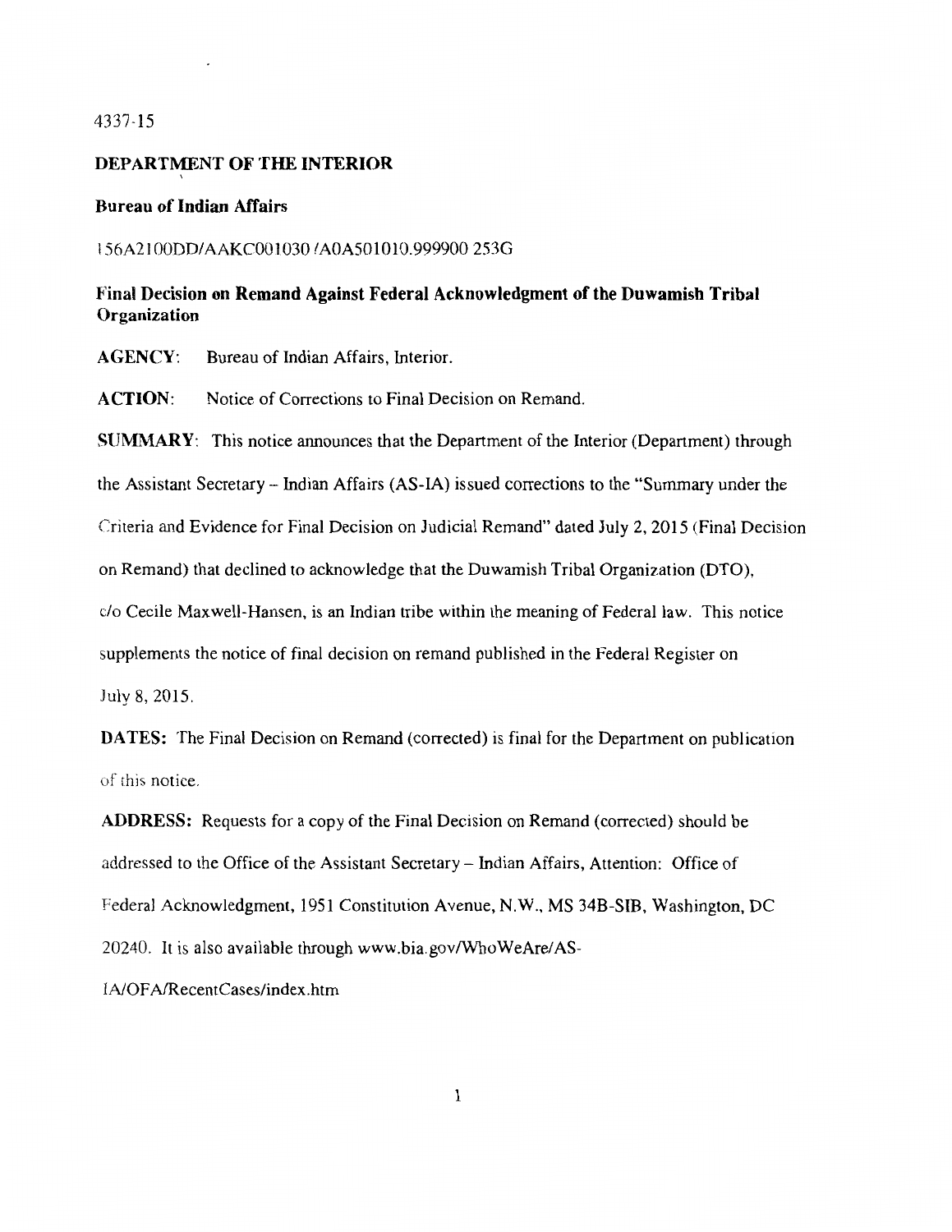**FOR FURTHER INFORMATION CONT ACT:** Mr. R. Lee Fleming, Director, Office of Federal Acknowledgment, (202) 513-5650.

#### **SUPPLEMENTARY INFORMATION:**

On July 2, 2015, the Department issued the Final Decision on Remand declining to acknowledge that the Duwamish Tribal Organization (DTO), c/o Cecile Maxwell-Hansen, is an Indian tribe within the meaning of Federal law. On July 8, 2015, the Department published a notice of the Final Decision on Remand in the Federal Register at 80 FR 39142.

The Final Decision on Remand dated July 2, 2015, was incomplete. It omitted language that the AS-IA has determined should have been included in the final decision, and it omitted an appendix referenced in the text. The Final Decision on Remand dated July 23, 2015, corrects these omissions.

This notice announces the corrections to the Final Decision on Remand. The Final Decision on Remand (corrected) dated July 23, 2015, does not affect the determination that the petitioner does not satisfy all seven mandatory criteria in the either the 1978 or 1994 regulations, 25 CFR Part 83. This notice supplements the Federal Register notice of the final decision on remand published on July 8, 2015.

The Final Decision on Remand (corrected) is final for the Department on publication of this notice in the Federal Register.

Dated: **JUL 2 4 2015** 

n K. Mashburn. tant Secretary-Indian Affairs.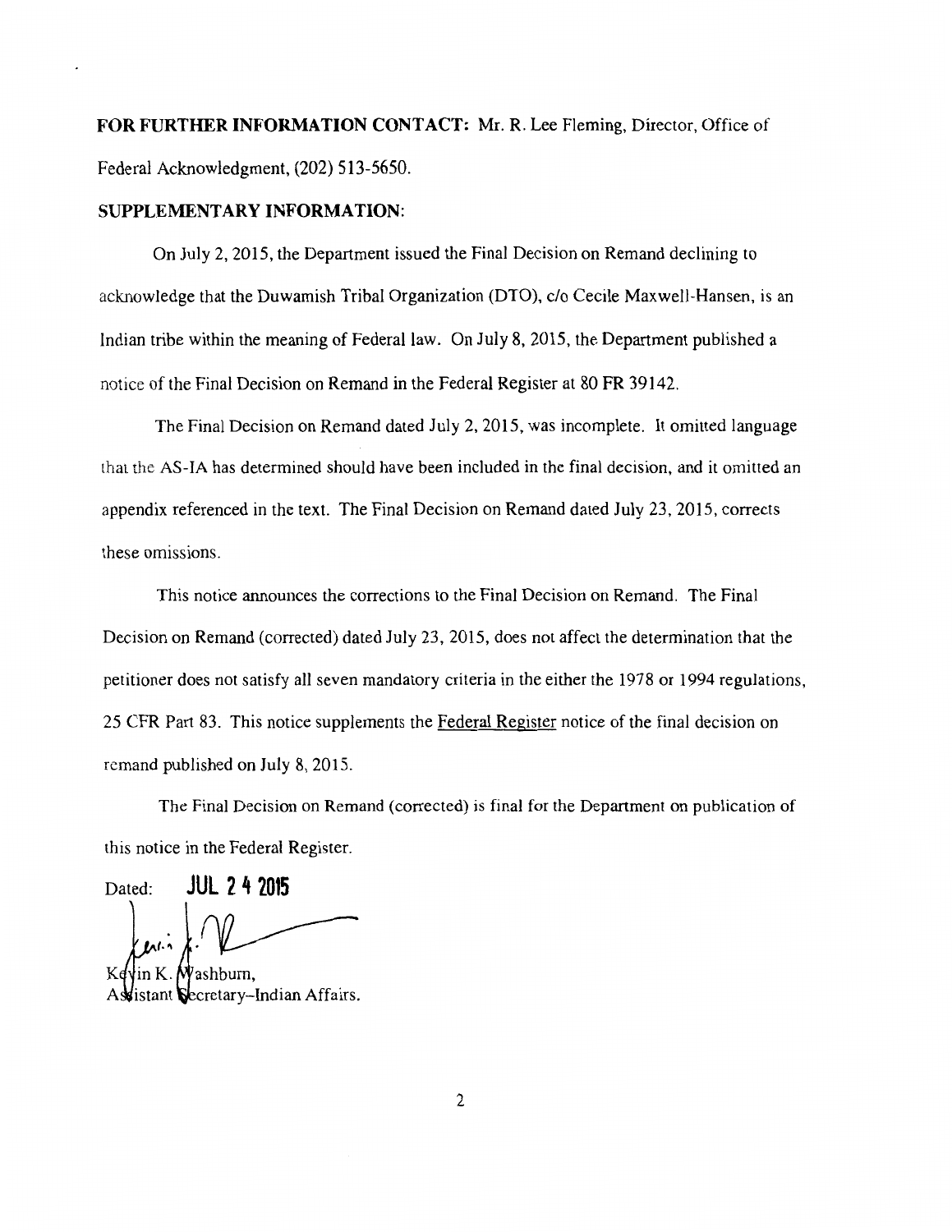## **Petitioner and Interested Parties List (as of 7/23/2015)**

# **DUWAMISH PETITIONER**

Ms. Cecile Hansen 4705 West Marginal Way SW Seattle, WA 98106

Phone: (206) 431-1582 [also for the Longhouse and Culture Center] Fax: (206) 431-1962

(Attorney of Record)

(Petitioner #25)

Mr. Bart Freedman K&L Gates LLP 925 Fourth Avenue Suite 2900 Seattle, WA 98104-1158

bart.freedman@klgates.com Phone: (206) 370-7655 Fax: (206) 370-6064

### **DUWAMISH INTERESTED PARTIES LIST**

Governor Jay Inslee P.O. Box 40002 Olympia, WA 98504-0002 (by definition, Governor)

Attorney General Bob Ferguson P.O. Box 40100 Olympia, WA 98504-0100

**DUW AMISH INFORMED PARTIES LIST** 

Lummi Indian Business Council 2565 Kwina Road Bellingham, WA 98226

Muckleshoot Tribal Council 39015 172nd Avenue Southeast, Auburn, WA 98092

Port Gamble S'Klallam Tribe 101 31912 Little Boston Road, N.E. Kingston, WA 98346

Quinault Indian Nation Fawn Sharp, Chairman P.O. Box 189 Taholah, WA 98587

(by definition, Attorney General)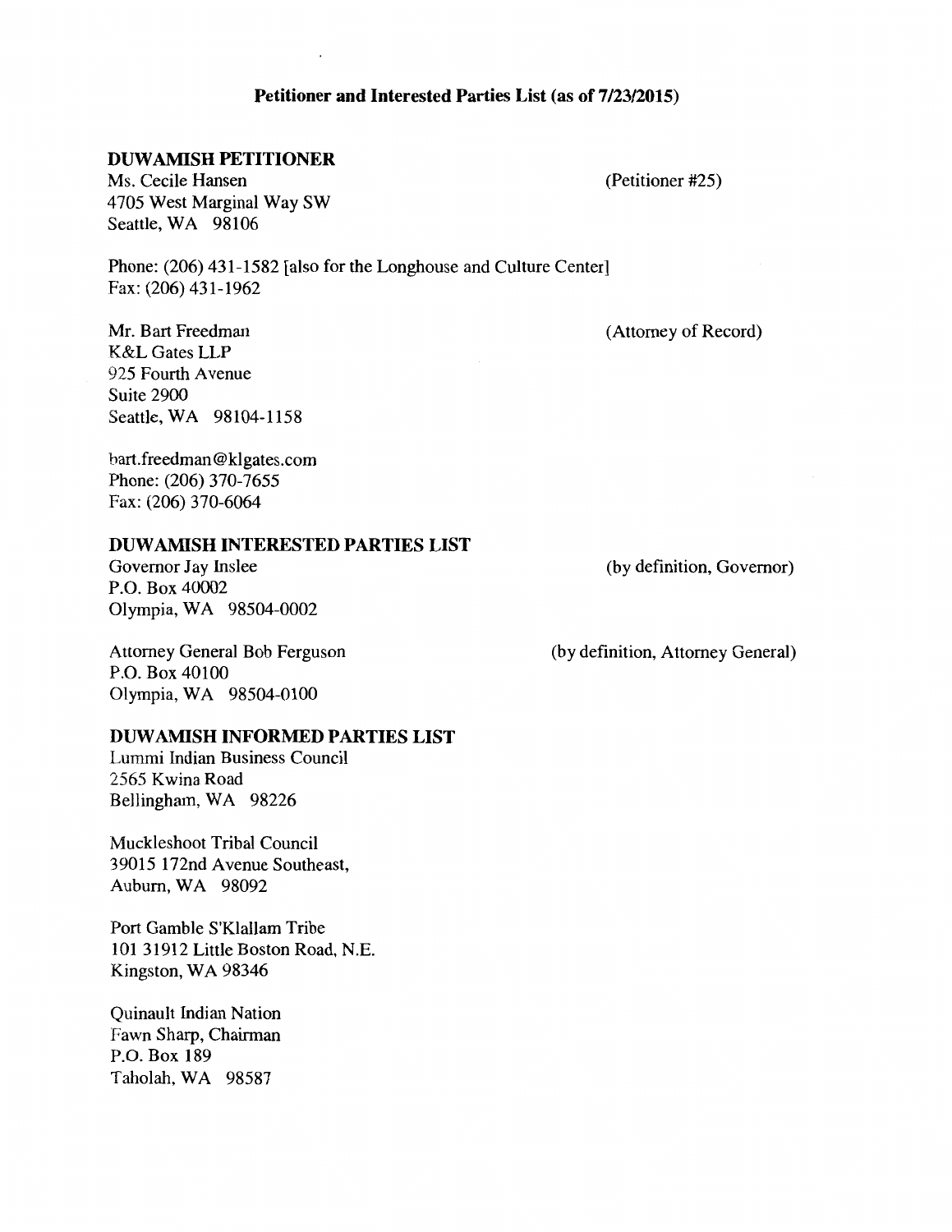Samish Indian Tribe 2918 Commercial Avenue Anacortes, WA 98221

Snoqualmie Tribal Council 8130 Railroad A venue Snoqualmie, WA 98065

Suquamish Tribal Council P.O. Box 498 Suquamish, WA 98392

The Tulalip Tribes of Washington 6406 Marine Drive Tulalip, WA 98271

Mr. William Matheson 144 Railroad Avenue, Suite 201 Edmunds, WA 98020

Dr. Stephen Dow Beckham 1389 SW Hood View Drive Lake Oswego, OR 97034

Dr. Kenneth Tollefson Seattle Pacific University Seattle, WA 98119

Dr. Michael D. Roe Seattle Pacific University Seattle, WA 98119

Ms. Linda Dombrowski STOWW 3040 96<sup>th</sup> Street, South Lakewood, WA 98409

Mr. Jim Jones Bell & Ingram P.O. Box 1769 Everett, WA 98206 (Researcher of Petitioner)

(Researcher of Petitioner)

(Researcher of Petitioner)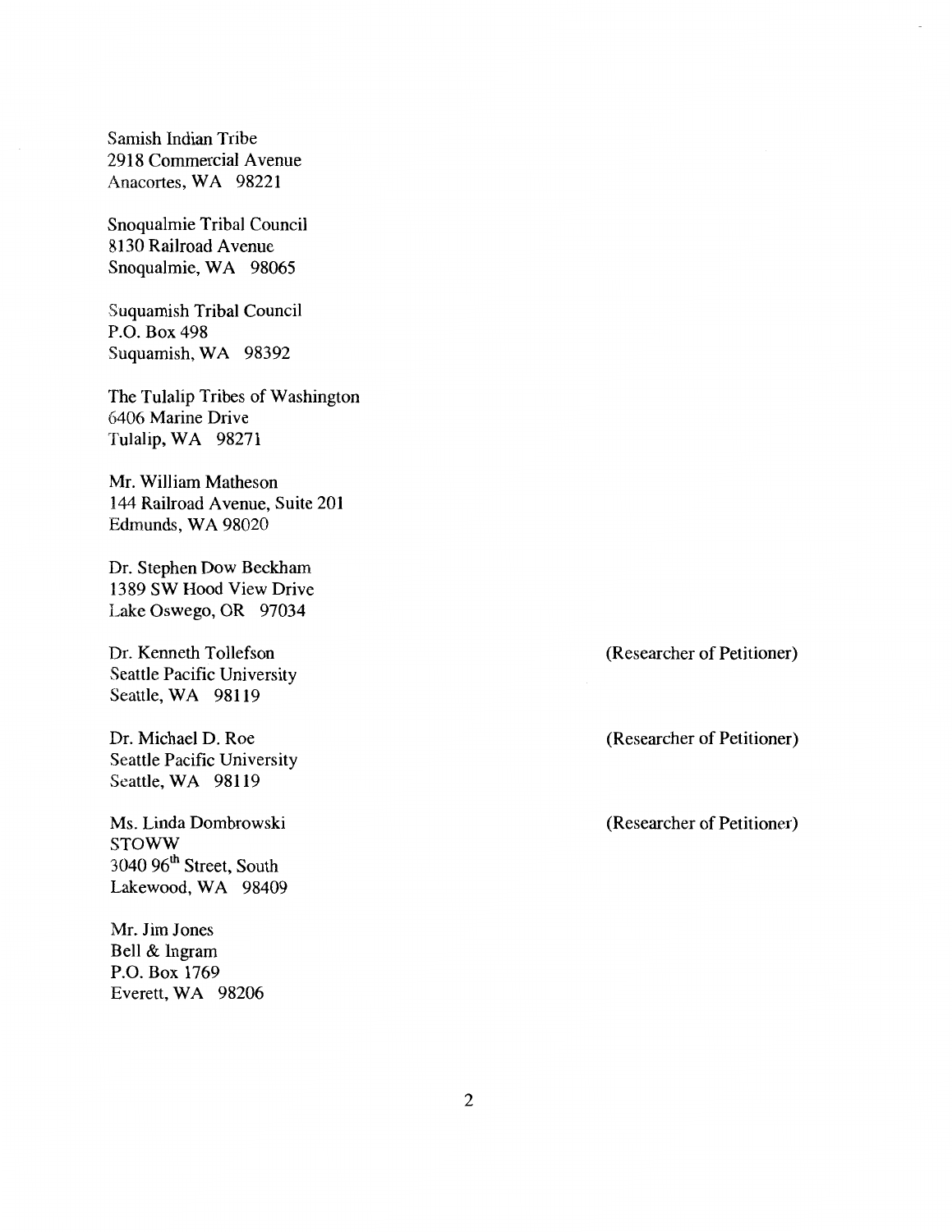Mr. Mark Tilden Tilden McCoy + Dilweg LLP 2500 30th Street, Suite 207 Boulder, CO 80301

Mr. Mitch Daily P.O. Box 68202 Seattle, WA 98168

Mr. Russel Barsh 4401 University Drive Lethbridge, Alberta, Canada TIK3M4

Mr. James R. Bergsma 23302 135th Avenue SE Kent, Washington 98042

## **CONGRESSIONAL**

Senator Patty Murray 511 Hart Senate Office Building Washington, DC 20510

Senator Maria Cantwell 154 Russell Senate Office Building Washington, DC 20515

Representative Rick Larsen 2113 Rayburn House Office Building Washington, DC 20515

Representative Jim McDermott 1035 Longworth House Office Building Washington, DC 20515

Representative Adam Smith 2264 Rayburn House Office Building Washington, DC 20515

### FEDERAL GOVERNMENT

Bureau of Indian Affairs Northwest Regional Office Regional Director Stanley M. Speaks 911 NE 11th Avenue Portland, OR 97232-4169